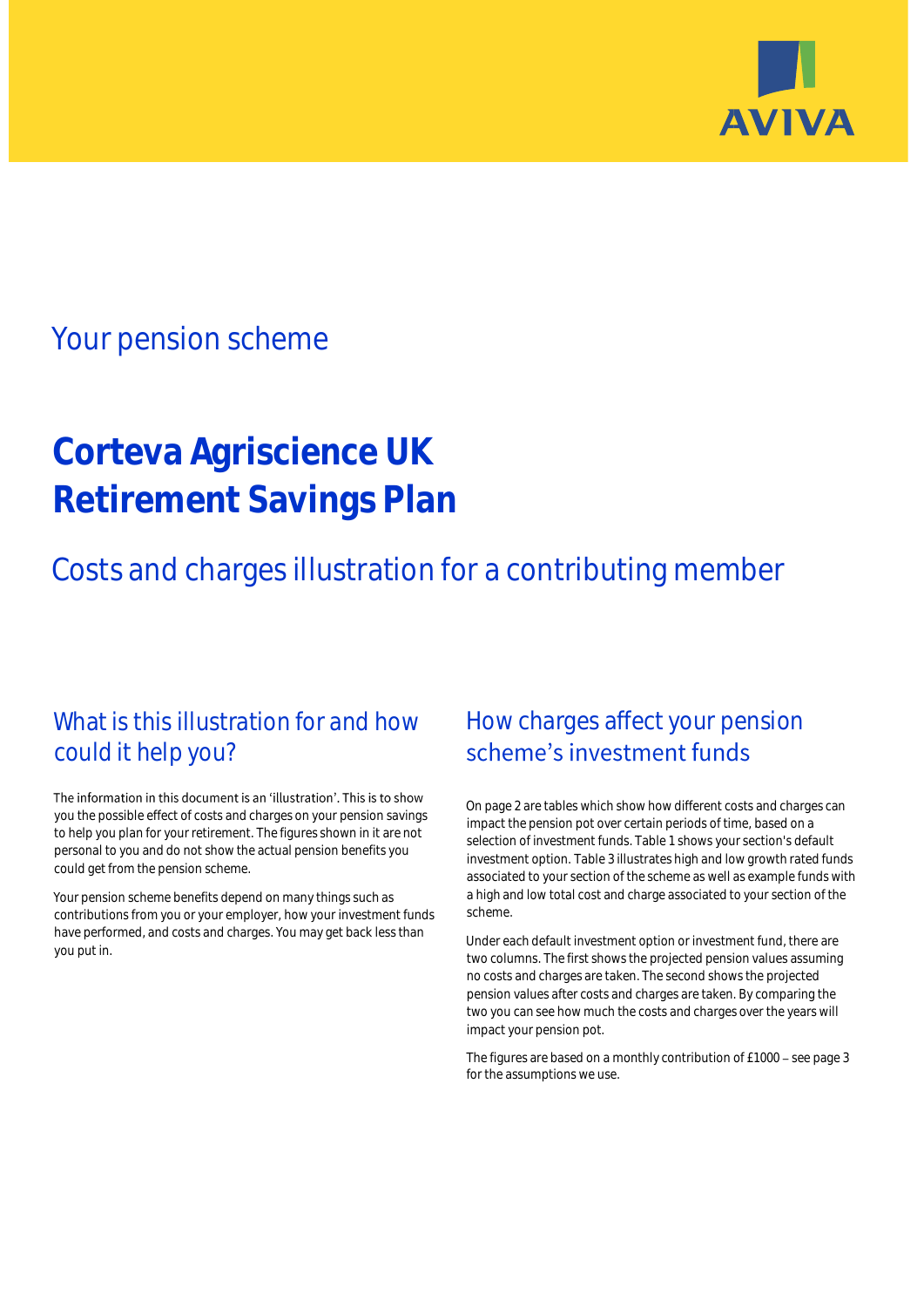| Illustration of effect of costs and charges on the Default Investment Option in<br><b>Corteva Agriscience UK Retirement Savings Plan</b> |                                                                                               |                                    |  |  |  |  |  |  |
|------------------------------------------------------------------------------------------------------------------------------------------|-----------------------------------------------------------------------------------------------|------------------------------------|--|--|--|--|--|--|
|                                                                                                                                          | <b>My Future</b><br>Assumed growth rate 3.2% (p.a.)<br>Assumed costs and charges 0.42% (p.a.) |                                    |  |  |  |  |  |  |
|                                                                                                                                          |                                                                                               |                                    |  |  |  |  |  |  |
|                                                                                                                                          |                                                                                               |                                    |  |  |  |  |  |  |
| At end of year                                                                                                                           | Projected value assuming no                                                                   | <b>Projected value after costs</b> |  |  |  |  |  |  |
|                                                                                                                                          | costs and charges are taken                                                                   | and charges are taken              |  |  |  |  |  |  |
| $\mathbf{1}$                                                                                                                             | £11,900                                                                                       | £11,900                            |  |  |  |  |  |  |
| $\overline{2}$                                                                                                                           | £24,000                                                                                       | £23,900                            |  |  |  |  |  |  |
| 3                                                                                                                                        | £36,200                                                                                       | £35,900                            |  |  |  |  |  |  |
| 4                                                                                                                                        | £48,500                                                                                       | £48,100                            |  |  |  |  |  |  |
| 5                                                                                                                                        | £61,000                                                                                       | £60,300                            |  |  |  |  |  |  |
| 10                                                                                                                                       | £125,000                                                                                      | £123,000                           |  |  |  |  |  |  |
| 15                                                                                                                                       | £193,000                                                                                      | £187,000                           |  |  |  |  |  |  |
| 20                                                                                                                                       | £265,000                                                                                      | £253,000                           |  |  |  |  |  |  |
| 25                                                                                                                                       | £340,000                                                                                      | £321,000                           |  |  |  |  |  |  |
| 30                                                                                                                                       | £420,000                                                                                      | £392,000                           |  |  |  |  |  |  |
| 35                                                                                                                                       | £504,000                                                                                      | £465,000                           |  |  |  |  |  |  |
| 40                                                                                                                                       | £587,000                                                                                      | £535,000                           |  |  |  |  |  |  |
| 45                                                                                                                                       | £661,000                                                                                      | £596,000                           |  |  |  |  |  |  |
| 50                                                                                                                                       | £723,000                                                                                      | £646,000                           |  |  |  |  |  |  |

### **Table 2**

| List of Funds included in the Default Investment Option |                       |                    |
|---------------------------------------------------------|-----------------------|--------------------|
| <b>Fund name</b>                                        | <b>Total Cost and</b> | <b>Growth Rate</b> |
|                                                         | Charge (p.a.)         | (p.a.)             |
| Av MyM My Future Growth                                 | 0.44%                 | 3.60%              |
| Av MyM My Future Consolidation                          | 0.39%                 | 2.40%              |
|                                                         |                       |                    |
|                                                         |                       |                    |
|                                                         |                       |                    |
|                                                         |                       |                    |
|                                                         |                       |                    |
|                                                         |                       |                    |
|                                                         |                       |                    |
|                                                         |                       |                    |

#### **Aviva Life & Pensions UK Limited.**

Registered in England No. 3253947. Registered office: Aviva, Wellington Row, York, YO90 1WR. Authorised by the Prudential Regulation Authority and regulated by the Financial Conduct Authority and the Prudential Regulation Authority. Firm Reference Number 185896. **aviva.co.uk** TEMP GFI NG071309 09/2018